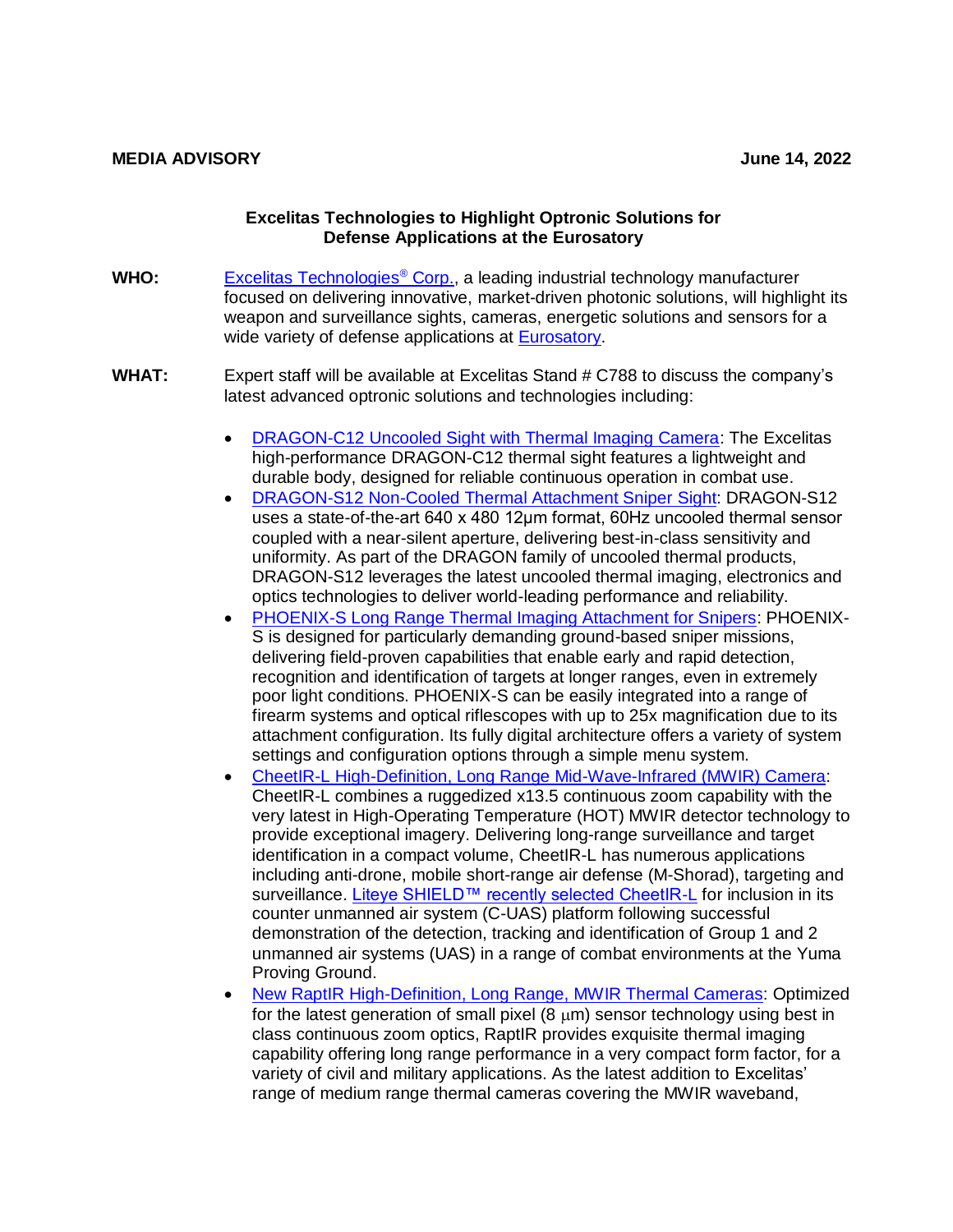RaptIR allows quicker target detection, recognition and identification for more timely, informed decision making for counter-UAS, border surveillance and maritime fire-control applications.

- [Energetic Solutions:](https://www.excelitas.com/product-category/energetics) Excelitas is a leader in the design, test and manufacture of energetic products for electronic safing, initiation, actuation and detonation applications. Excelitas scientific, engineering and manufacturing personnel have more than three decades of experience and have developed a fundamental understanding of all aspects of energetic device performance and testing.
- [Defense Sensors:](https://www.excelitas.com/product-category/defense-and-aerospace-sensors) Excelitas has over 30 years of experience providing sensors for the accurate measurement and detection of light, heat, motion and distance in mission-critical military and aerospace applications. Product options include a wide range of emitters and detectors for laser ranging and designating and proximity fuzing and laser warning systems including the EXACTD series, detectors and pulsed lasers. Excelitas also offers terminal guidance detectors for precision guided munitions and laser spot tracking, as well as emitters for target acquisition, ranging and designation.
- **WHEN:** June 13 June 17, 2022
- **WHERE:** Paris, France Excelitas Stand #C788

# # #

## **About Excelitas Technologies**

Excelitas Technologies® Corp. is a leading industrial technology manufacturer focused on delivering innovative, market-driven photonic solutions to meet the illumination, optical, optronic, sensing, detection and imaging needs of our OEM and end-user customers. Serving a vast array of applications across biomedical, scientific, semiconductor, industrial manufacturing, safety, security, consumer products, defense and aerospace sectors, Excelitas stands committed to enabling our customers' success in their many various end-markets. Our team consists of more than 7,500 professionals working across North America, Europe and Asia, to serve customers worldwide.

Connect with Excelitas on [Facebook,](https://www.facebook.com/Excelitas/) [LinkedIn,](https://www.linkedin.com/company/excelitas-technologies/) [Twitter](https://twitter.com/excelitas) and [Instagram,](https://www.instagram.com/excelitas_technologies_corp) or visit [http://www.excelitas.com](http://www.excelitas.com/) for more information.

Excelitas® and Excelitas Technologies® are registered trademarks of Excelitas Technologies Corp. All other products and services are either trademarks or registered trademarks of their respective owners.

**Contacts:** Craig Taylor Defense &Aerospace Marketing Manager [craig.taylor@svmmarcom.com](mailto:craig.taylor@svmmarcom.com) +44 1745 588002

Sunie Davis Defense & Aerospace, Executive Assistant [sunie.davis@excelitas.com](mailto:sunie.davis@excelitas.com) +1 (937) 353-2268